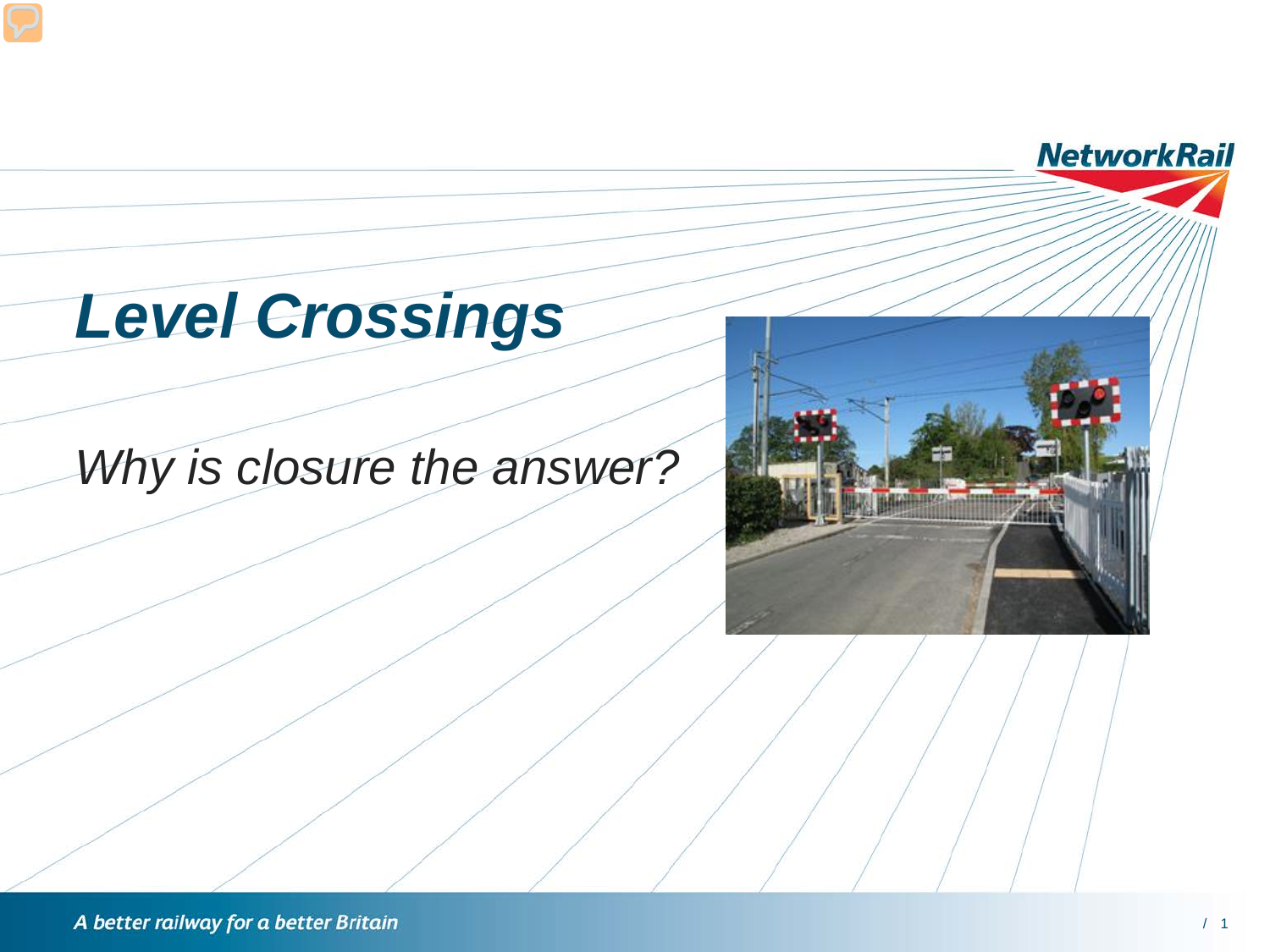

### A better railway for a better Britain

**Economic benefits** 

**R** 



www.networkrail.co.uk/improvements/northern-huts/

#### **Changing communities**

The Northern Hub project will generate £4 for every £1 invested The Ebbw Valley in Wales is just one example where investing In rail links has opened up new job opportunities for local people



Creating jobs for our suppliers We have generated £17.3bn of work for our supply chain since April 2009

Taking lorries off the road Good for the environment and £1bn direct to the UK economy





Necesch RobiA cecan raisery for a cecan Britain GT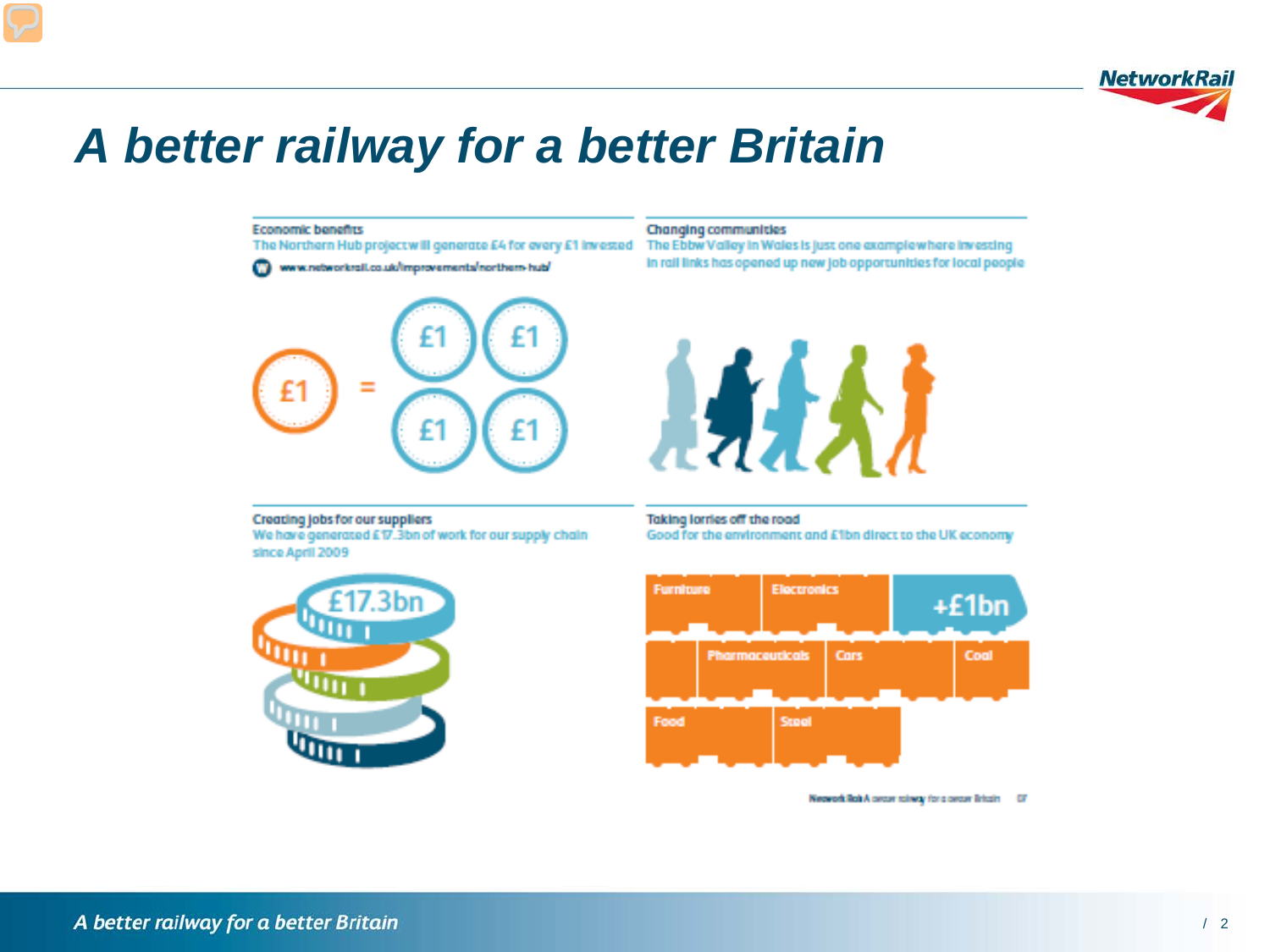

### *A better railway for a better Britain*



### A better railway for a better Britain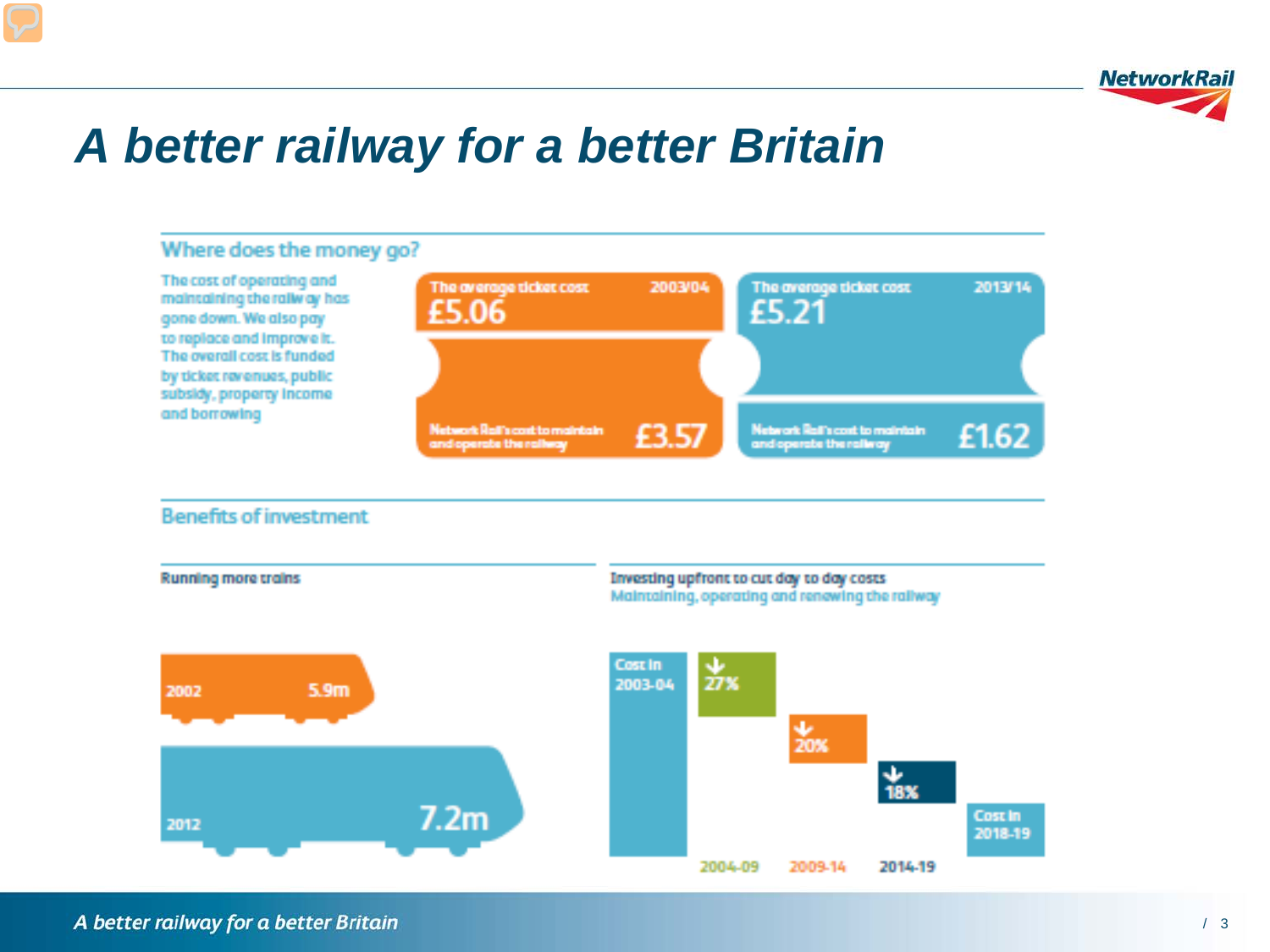

### *Some additional context……….*



### **1840-1900**

**2013**

Fastest train – 30mph 800m journeys, 500 million miles UK Population – 38m Cars – mass production not started

The "Rocket."

Fastest train – 125mph 1.5 billion journeys, 36 billion miles UK Population – 63.7m Cars – 35m licensed

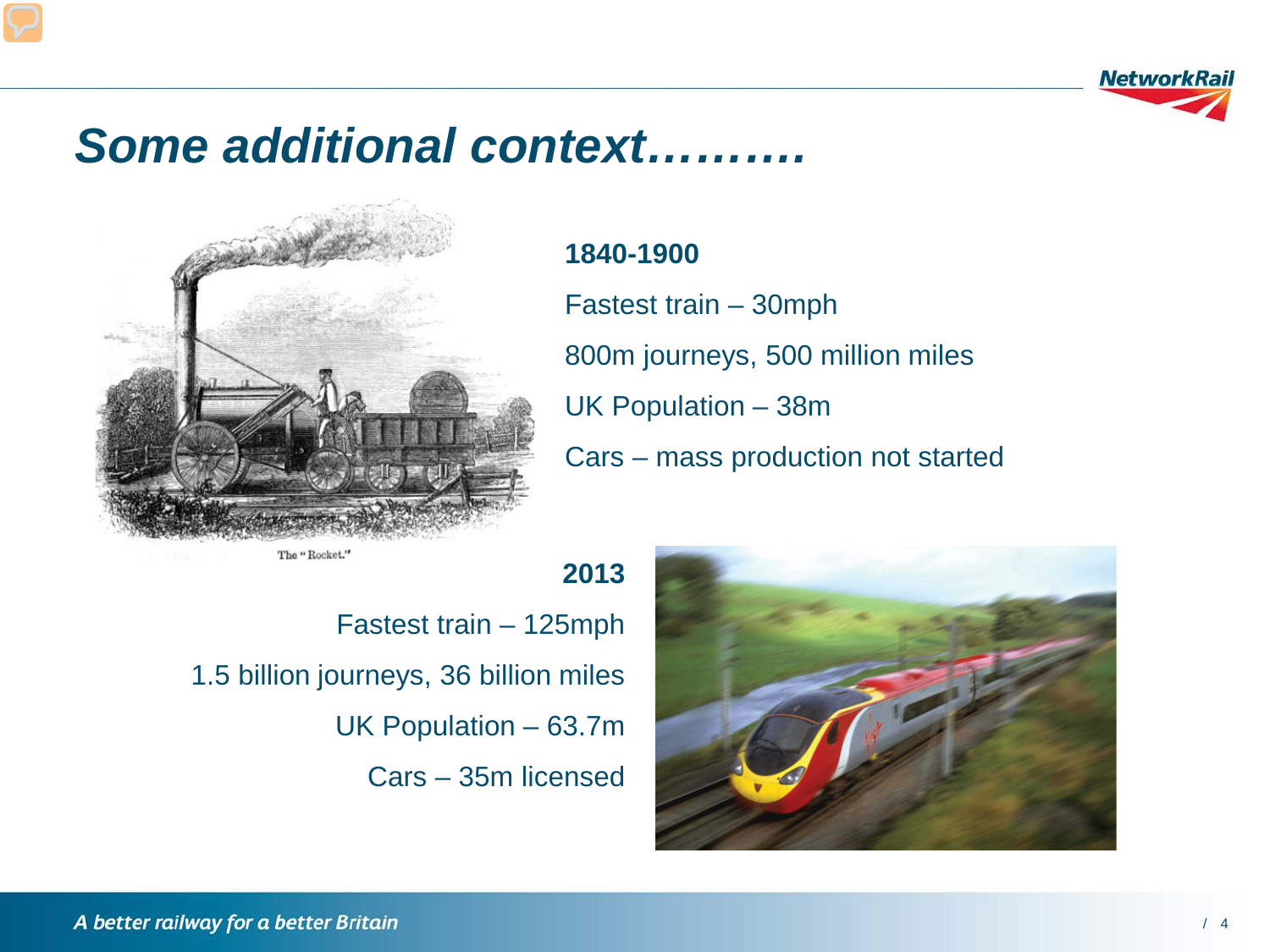

### *Level Crossings – some facts*

- $\overline{\phantom{0}}$  6,500 crossings in the UK
- ► Average of 5 deaths a year over the last five years (down from an average of 10 a year five years ago)
- ► 130,000 minutes of delay caused by misuse
- ► £132m invested in the last 5 years in making crossings safer



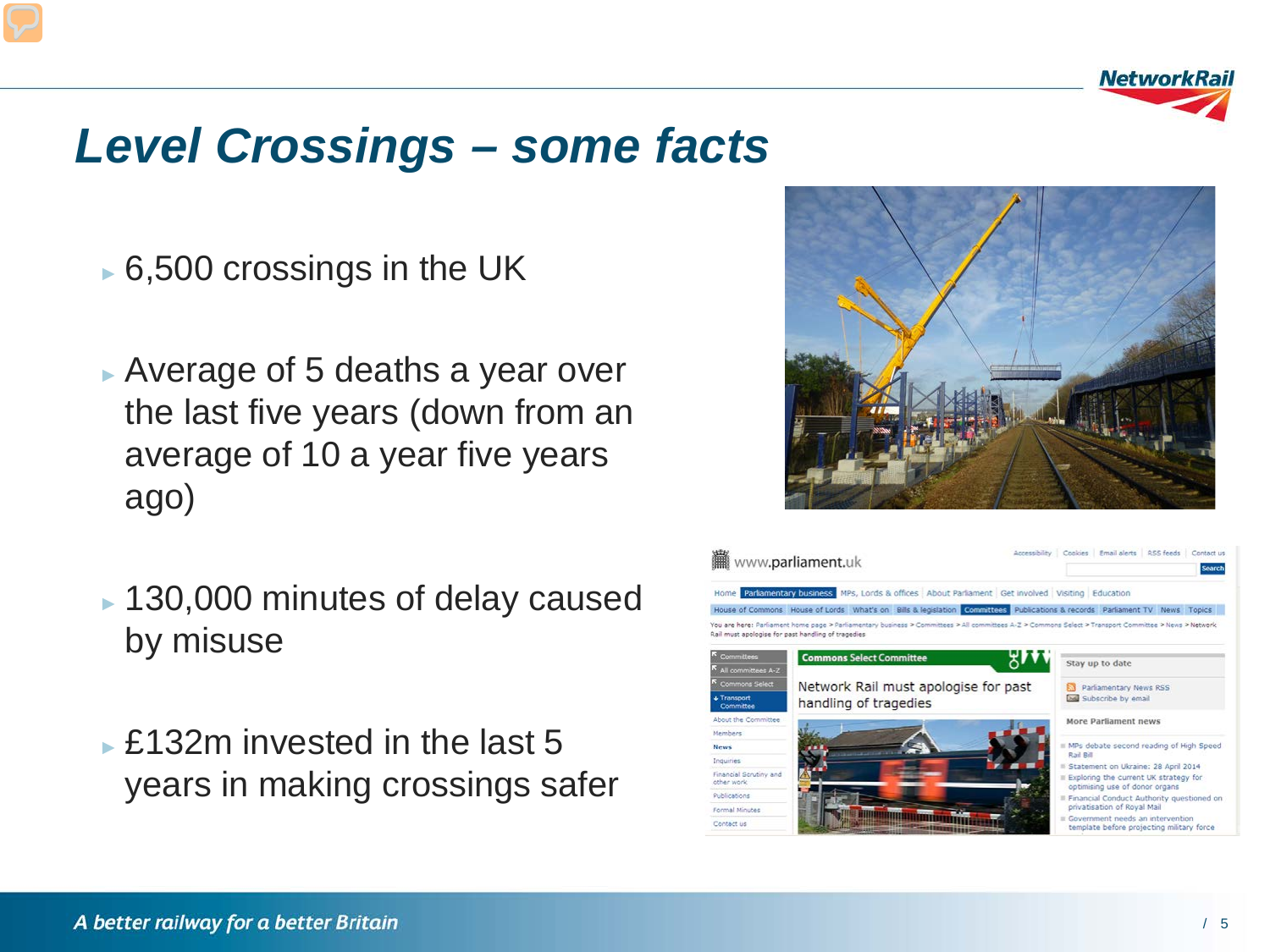

## *Closure programme*

We have been targeted by the Office of Rail Regulation to "achieve the maximum possible level of risk reduction through level crossing closure alone". We are therefore:

►Investing £99m to close highest risk crossings on the rail network. We have identified approximately 230 crossings where closure may be achievable across the network. The outline of the programme roughly looks like this:

- ► 90 bridges or underpasses
- ► 80 diversions
- ► 30 deeds of release
- $\rightarrow$  30 extinguishments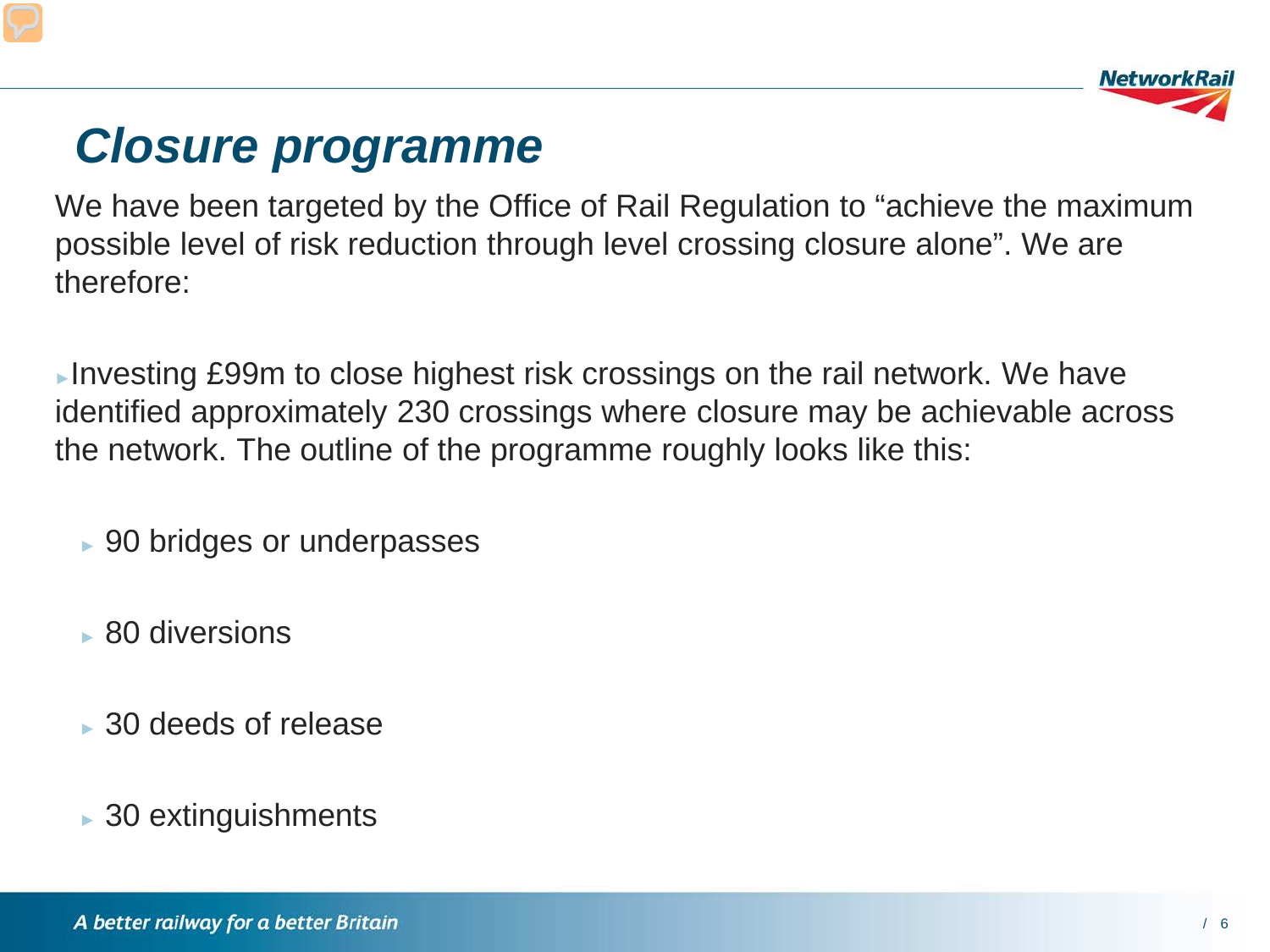

## *How is level crossing risk calculated?*

Amongst other things we model and prioritise risk on the following factors:

- $\blacktriangleright$  the type of crossing
- $\blacktriangleright$  how many people use it
- $\triangleright$  available sighting for users
- $\triangleright$  whether there are vulnerable and or infrequent users,
- $\blacktriangleright$  the frequency of train services
- ► Line speeds

The highest risk crossings are those which score A, B or C for individual risk and 1, 2 or 3 for collective risk.

►The letter represents the level of risk of a fatality to an individual crossing user, where A is the highest risk and M is the lowest risk

►The number represents the collective level of risk that may include, for example, train crew and or passengers, as well as those using the crossing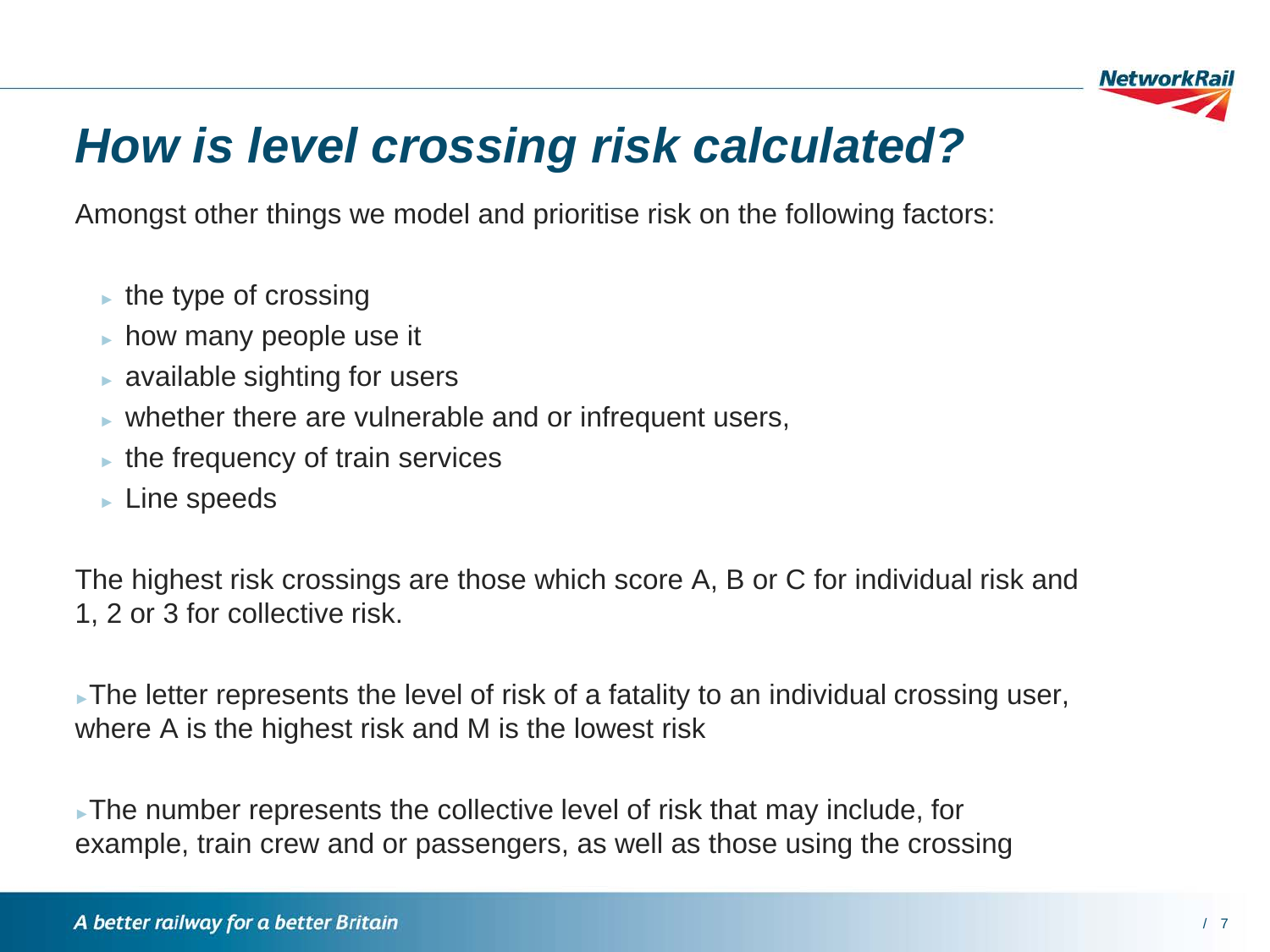

### *Stakeholder engagement & consultation*

►Our reasons for wanting to close crossings are based on improving and maintaining public safety but…….

 $\triangleright$  We know we need to improve the way we engage with crossing users and communities

►There will be times where the option presented for closing a level crossing is the only viable option. However, there will be many opportunities to tailor the opportunity to appeal to the majority.

►We are reviewing our consultation process in parallel to identifying crossing we feel are high risk and warrant closure.